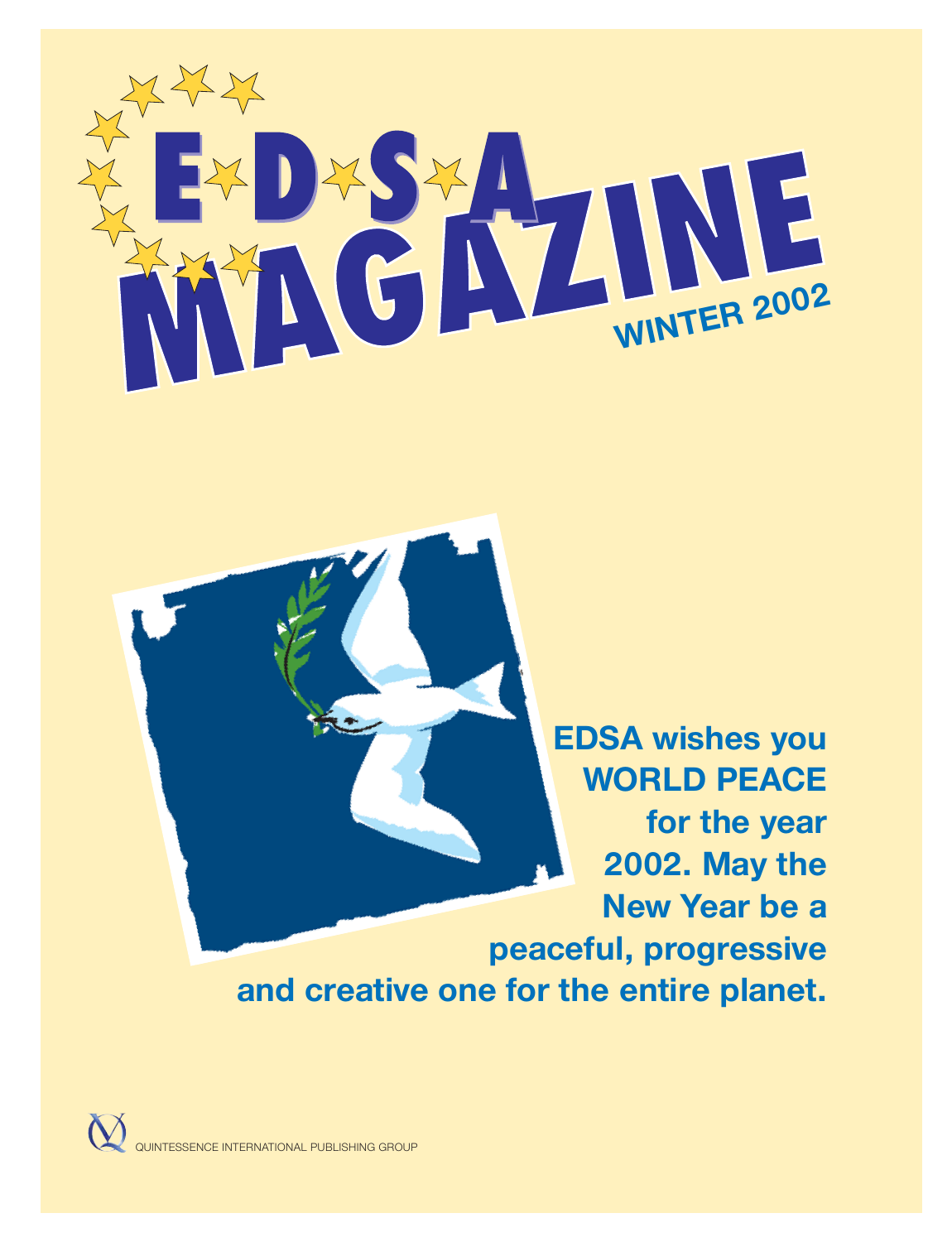# **EDSA IN A STATE OF CONSTANT EVOLVEMENT, FACING NEW CHALLENGES AND SETTING NEW GOALS**

Dear friends and colleagues,

Almost one year has passed by since the last issue of the EDSA Magazine was sent out to your respectable faculties, and now the new issue has reached you once again with the hope that the new year 2002 found you wiser, more experienced and more capable as young dentists but mainly more improved and developed as human beings.

In 2001 EDSA made several steps forward regarding the active representation of students in various significant European events, where issues such as dental education and the promotion of the dental science and technology were thoroughly discussed.

The cooperation between EDSA and ADEE (Association for Dental Education in Europe) continued to develop and flourish and, in most cases, reinforced the voices and opinions of the students.

EDSA steadily and progressively joined in the ambitious international project of DentEd, and hopefully it will play a more active and dramatic role in the near future with your help and support.

Besides work, the EDSA members always remember to have a good and joyful time as well, since all those projects, visions and goals of EDSA require a large storage of mental and sentimental energy! Therefore, in cooperation with ANEO, the association of Spanish dental students, EDSA helped to organize the 28th EDSA meeting and the Second Summer University held in Valencia, Spain in July 2001. Apart from the meetings, all the participants had the chance to enjoy the golden beaches of Valencia, dance to the rhythm of the latest Spanish hits and taste the delicious paella!

Last but not least, EDSA intends to expand its cooperation with Quintessenz to new educational and technical horizons. New and ambitious projects are already on their way to realization for empowerment of life-long learning and distance learning. In addition, our EDSA magazine will shortly obtain its own electronic version on the new EDSA

website (edsa.globaldent.com). This will make it more easier to update and gain access to the magazine, and will allow your active and direct participation in the creation of the magazine.

That was just a brief and selective review of all the fundamental achievements of EDSA that took place within 2001. Now a new year has begun and new plans, strategies and goals will be set by the dynamic EDSA board.

All you need to do is to join us and stop being a passive recipient or onlooker of this exciting and diverse activity, since you can also be the "protagonist" whenever you decide to. It's clearly a matter of personal choice and determination.

The only certain thing is that EDSA is always more than glad to warmly welcome you anytime!

I guess that this is the best guarantee for a successful and very promising association.

Warmest regards,

Vasia Karathanasi EDSA President, Editor, HELLAS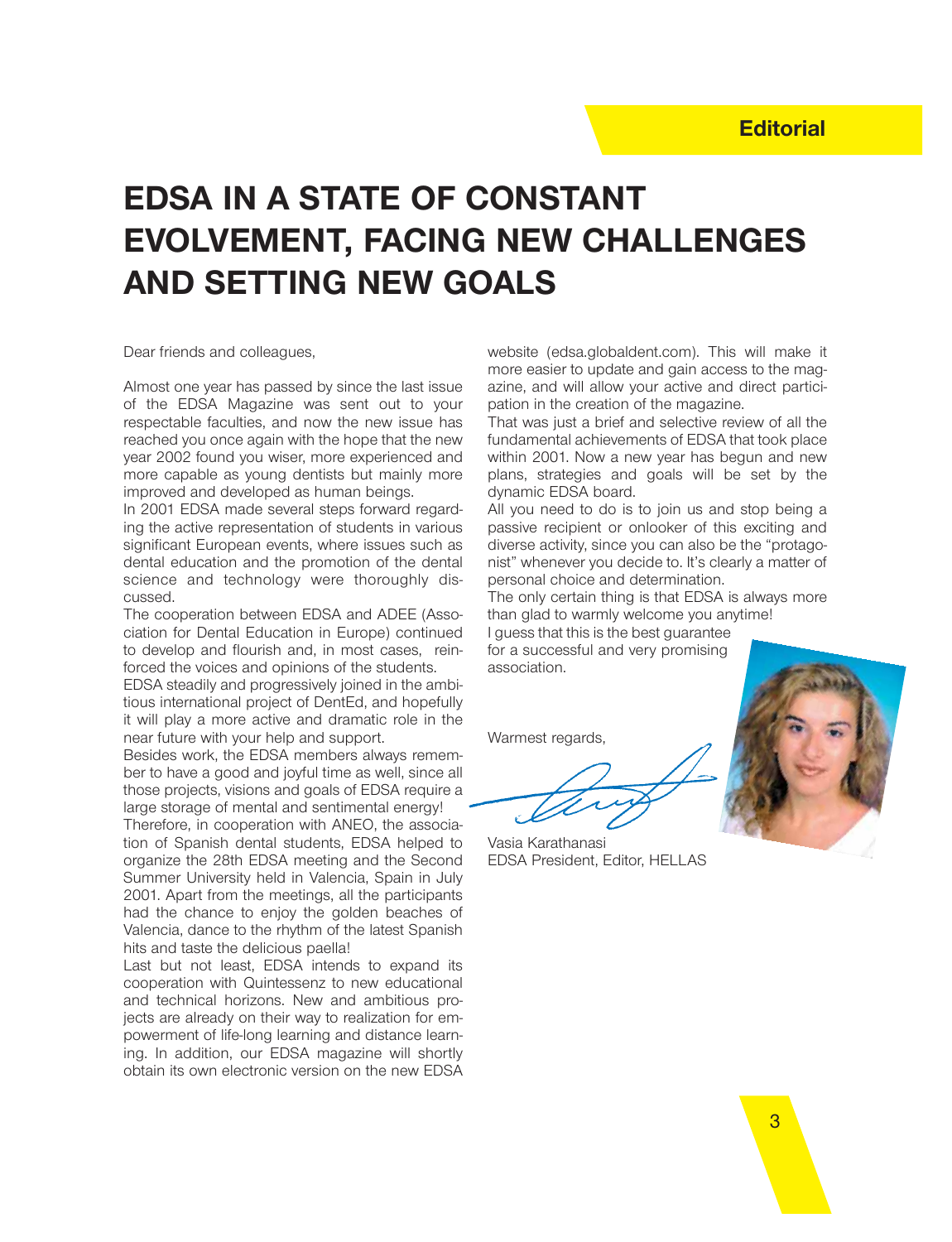# **Contents**

| EDITORIAL: EDSA in a state of constant evolvement                                                                                               | V. Karathanasi                    | 3                   |
|-------------------------------------------------------------------------------------------------------------------------------------------------|-----------------------------------|---------------------|
| EDSA ACTIVITIES: EDSA-QUINTESSENZ: A flourishing co-operation<br>that concerns you!<br>New co-operations and activities: Steps forward for EDSA | M. Bud<br>K. Divaris              | 5<br>$\overline{7}$ |
| EDSA-ADEE ACTIVITIES: Is PBL a valuable alternative to a<br>traditional learning system?                                                        | D. Suitor                         | 9                   |
| EDSA OPINION: Why is PBL so vital in dental education?                                                                                          | G. Charalampakis                  | 12                  |
| EDSA RESEARCHERS: Underestimation of occlusal vertical<br>dimension as an error in the treatment of bimaxillary complete<br>edentulous patients | O. A. Apostolescu<br>L. T. Ciocan | 13                  |
| The importance of using biological tests<br>in dental consulting rooms                                                                          | B. Vigdorovici-Popa               | 13                  |
| ANNOUNCEMENTS: 29th EDSA Meeting, Dentis 2002,<br>ADEE Annual Meeting 2002                                                                      |                                   | 15                  |

EDSA MAGAZINE, Journal of the E.C. Dental Students Committee; Publisher: H. W. Haase; Editors: see "EDSA Committee" below. Editorial Office: Quintessenz Verlags-GmbH, Ifenpfad 2-4, D-12107 Berlin, phone: +4930 761 80-5, fax: +4930 761 80-680

Managing Editor: C. Klose; Production Manager: T. Pricker; Subscription Manager: A. Köthe; Advertising Sales Manager: S. Kwiatkowski Copyright © 2002 by Quintessenz Verlags-GmbH. All rights reserved. No parts of this journal may be reproduced without permission from the publisher. The publisher assumes no responsibilty for unsolicited manuscripts. Articles are accepted with the understanding that they have not been published previously and that they are submitted solely to EDSA Magazine.



# **EDSA Committee**

#### **EDSA President**

**Magazine Editor** Vasiliki Karathanasi 87-91 Faidriadon 113 64 Ano Kipseli Athens, HELLAS phone: +3010 86 50 294 mobile: +30977 87 36 98 email: vasia1996@yahoo.com

#### **EDSA Vice President**

Inaki Cercadillo Gran Via 320, Atico 1o 080004 Barcelona, SPAIN Summer address: Arrasate 48:3o 1zq 200 05 San Sebastian **SPAIN** phone: +34943426726 email: inaki81@hotmail.com

#### **EDSA General Secretary, EDSA**

**Magazine Co-Editor** Gabriela Anghel Str. Tarnita 5/11 3400 Cluj-Napoca ROMANIA phone: +40 64 42 8192 fax: +40 64 19 6585 email: gabilein@mail.dntcj.ro



**EDSA Treasurer** Patrik Wieslander Drottninggatan 36, SE-211 41, Malmö, SWEDEN mobile: +46705243394 email: wiedent@hotmail.com

#### **New EDSA Headquarters**

Swedish Dental Association Jeanette Falk, EDSA Box 5843, S-102 48, Stockholm, SWEDEN

**EDSA Website** edsa.globaldent.com

#### **EDSA Web Master**

Ioana Chifor Str. Brates nr. 5 bl. I3, sc. VII, ap. 66, 3400, Cluj Napoca, ROMANIA ioanachifor@hotmail.com fax: +4064432542



#### **EDSA EDG Co-ordinator**

Marius Bud 101/37 Calea Manastur 3400 Cluj-Napoca, ROMANIA phone: +4064 17 23 05 gsm: +4094 11 61 30 fax: +4064 197 257 e-mail: mariusbud@mail.dntcj.ro



**EDSA e-Library Co-Ordinators** Marius Bud Mark Flynn Trinity College Dublin Dental Hospital Lincoln Place Dublin 2, IRELAND email: maflynn@dental.tcd.ie

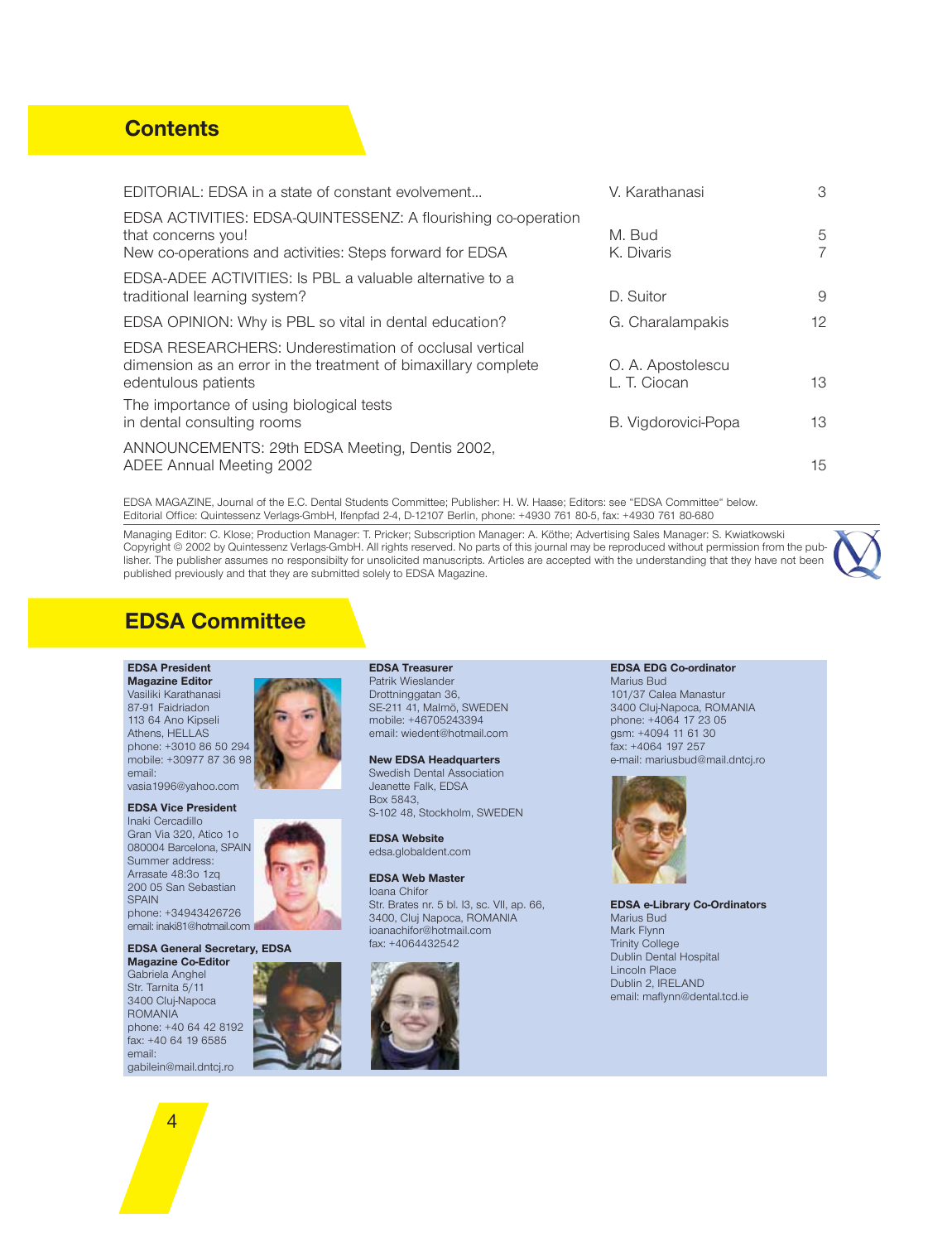# **EDSA-QUINTESSENZ: A FLOURISHING CO-OPERATION THAT CONCERNS YOU!**

## **"...LOST IN EUROPE?"**

Impossible if you are a dental student or a dentist. This is not because EDSA provides free maps but because the new version of the European Dental Guide (EDG) will be available soon.

Let's explain myself. What is EDG? Do you really need it? Are these only "wonderful words for the EDSA magazine"?

Today we can't imagine dentistry as a separate and isolated field. Nowadays the modern dentist should live outside the dental office as well, searching for news, participating in congresses, exchanging experiences, attending postgraduate courses. As a result of all that, European dental education encourages student exchanges in order to integrate the European dentistry into a complex well working network. Both undergraduate and postgraduate dentistry constitute a network in which each of us is involved, gaining multiple benefits.

This huge dental network is based on a valid, updated and completed data base.

Into this network each European dental faculty is like a knot connected to the others by thousands of students and young dentists. Besides that we can add here all dentists connected to dental faculties through postgraduate courses and research projects.

Both students, looking for an exchange, and dentists, during their life-long education, need valid, new and completed information regarding dental education and practice in the country where they intend to go.

Considering all these aspects, The European Dental Guide could be a solution, easy to use and quick to update. Moreover, the European dimension of this project leads to increasing co-operation between the European countries involved in EDG.

The EDG was proposed as an EDSA project during the last congress in Stockholm. So we started to collect addresses of dental faculties, students and dental associations, information on admissions, final exams, specialities, under- and postgraduate studies, numbers of dentists and students, fees and formal languages spoken in each country. I have to mention here the excellent cooperation offered by almost all the EDSA representatives and the total support of our president, Vasia Karathanasi. I am sure that they and their successors will retain the same friendly attitude. Thanks to all these persons; the first version of the EDG was ready this summer just in time to be presented at the ADEE meeting in Berne on CD-ROM.

Berne, Quintessence and EDG are now the key words for a close co-operation aiming for the development new version of the guide. Dr. Andreas Müller, Director of Electronic Publishing, and Dr. Christian Gravert from Quintessenz Verlags-GmbH (Germany) represent the strongest guarantee of a fruitful future cooperation on this project. EDG will be related to "MEDLIVE", a very ambitious eLearning project of Quintessenz, including a satellite that aims to unite all European Dental Faculties!" "Due to the investigation on



European Dental Universities made by EDSA and MEDLIVE at the same time, the idea arose to support each other and collect, standardize and exchange data. The aim is to establish an onlineinformation platform launched and maintained by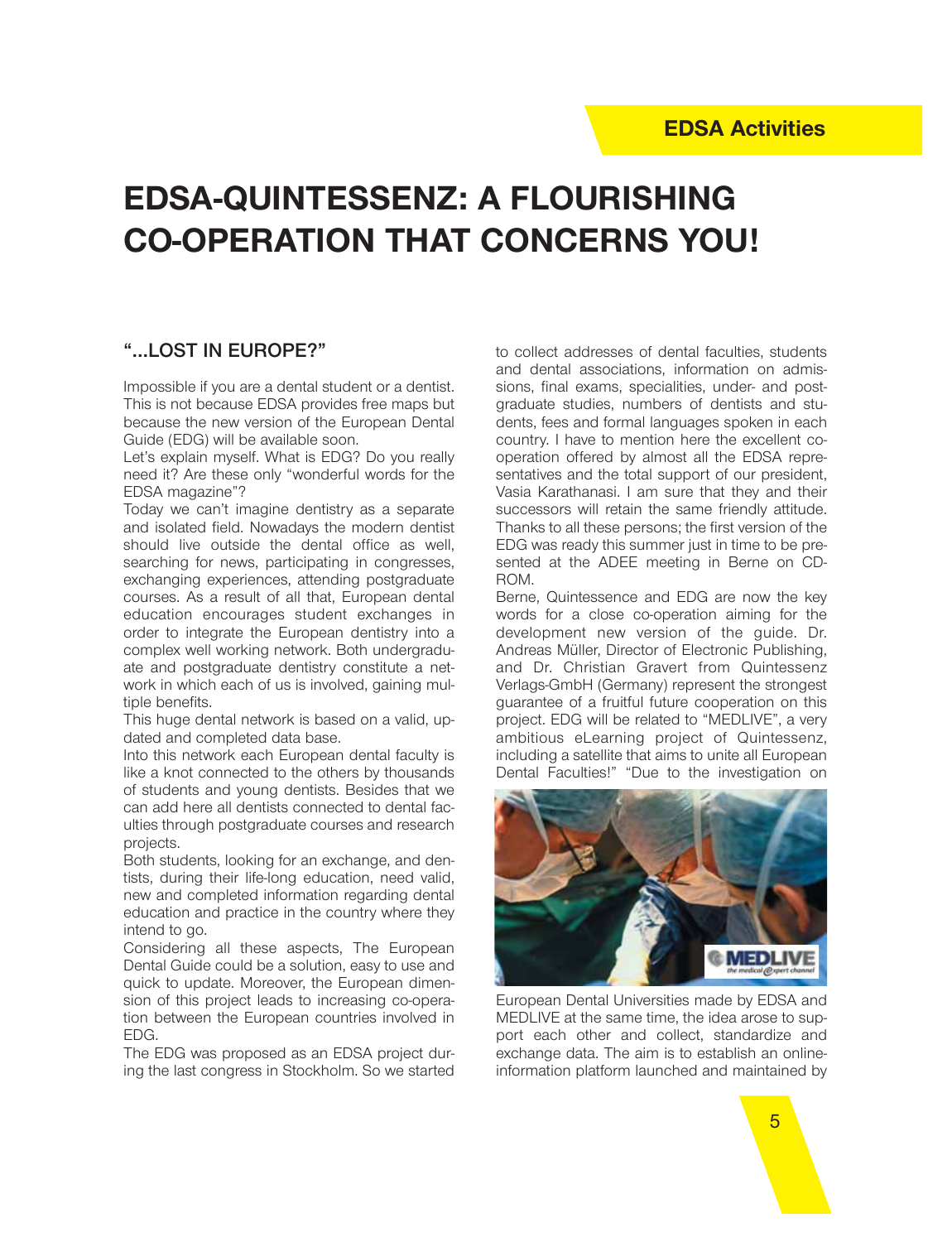EDG andhosted by Quintessenz, and possibly a printed edition" Dr. Andreas Müller said.

In order to learn more about this project, I strongly suggest that you visit www.medlive.de and please be prepared because I will kindly ask you to check out the presentation of your own country/dental faculty made in this guide. So keep yourself up-to-date on the EDG (web address; news and evolution) by emails from EDSA friends egroups (send an e-mail to newedsa@hotmail.com if you want to be a member of this group).

In conclusion, this guide is mainly designed for dental students and that's why we need dental students involved in it. Don't stay away! Be enthusiastic because this gives you a positive attitude. and a positive attitude always leads you to a positive and pleasant life. Do you want anything else? ... Honestly!

Marius Bud, Cluj-Napoca, ROMANIA EDG coordinator

**2. DENTAL FACULTIES** A) GENERAL INFORMATION

Name of the faculty:

#### **1. GENERAL INFORMATION OF DENTISTRY IN YOUR COUNTRY**

| Country:                                                                                                                                                                                                                             | Year of foundation: The control of the control of the control of the control of the control of the control of the control of the control of the control of the control of the control of the control of the control of the con       |
|--------------------------------------------------------------------------------------------------------------------------------------------------------------------------------------------------------------------------------------|--------------------------------------------------------------------------------------------------------------------------------------------------------------------------------------------------------------------------------------|
|                                                                                                                                                                                                                                      | Number of students in this faculty: __________                                                                                                                                                                                       |
| A) NUMBERS                                                                                                                                                                                                                           |                                                                                                                                                                                                                                      |
| Inhabitants: www.administration.com                                                                                                                                                                                                  |                                                                                                                                                                                                                                      |
| Dentists: <b>Dentists: Contract Contract Contract Contract Contract Contract Contract Contract Contract Contract Contract Contract Contract Contract Contract Contract Contract Contract Contract Contract Contract Contract C</b>   | <b>B) UNDERGRADUATE</b>                                                                                                                                                                                                              |
|                                                                                                                                                                                                                                      | Classic or Problem Based Learning (PBL): __________                                                                                                                                                                                  |
| Dental faculties (and the name of the cities):                                                                                                                                                                                       |                                                                                                                                                                                                                                      |
|                                                                                                                                                                                                                                      |                                                                                                                                                                                                                                      |
|                                                                                                                                                                                                                                      | Fees/year for international students: ____________                                                                                                                                                                                   |
|                                                                                                                                                                                                                                      |                                                                                                                                                                                                                                      |
| B) UNDER- AND POSTGRADUATE EDUCATION                                                                                                                                                                                                 | Cost of treatment in the university clinic:                                                                                                                                                                                          |
| Admissions: Admissions: Admissions: Admissions: Admissions: Admissions: Admissions: Admissions: Admissions: Adm                                                                                                                      | Materials and dental supplies (who offers them?): _____                                                                                                                                                                              |
|                                                                                                                                                                                                                                      |                                                                                                                                                                                                                                      |
| Final examination in order to graduate: ___________                                                                                                                                                                                  |                                                                                                                                                                                                                                      |
| Additional examinations in order to open your own dental                                                                                                                                                                             | C) POSTGRADUATE COURSES                                                                                                                                                                                                              |
| office: when the contract of the contract of the contract of the contract of the contract of the contract of the contract of the contract of the contract of the contract of the contract of the contract of the contract of t       | Only some general information or:                                                                                                                                                                                                    |
| Specialities available: <u>contract and a series of the series of the series of the series of the series of the series of the series of the series of the series of the series of the series of the series of the series of the </u> |                                                                                                                                                                                                                                      |
|                                                                                                                                                                                                                                      | Length: <u>contract and contract and contract and contract and contract and contract and contract and contract and contract and contract and contract and contract and contract and contract and contract and contract and contr</u> |
|                                                                                                                                                                                                                                      | Curriculum: Electronic Curriculum and Curriculum                                                                                                                                                                                     |
|                                                                                                                                                                                                                                      |                                                                                                                                                                                                                                      |
|                                                                                                                                                                                                                                      | Fees: 2008 - 2008 - 2008 - 2009 - 2009 - 2009 - 2009 - 2009 - 2009 - 2009 - 2009 - 2009 - 2009 - 2009 - 2009 -                                                                                                                       |
| C) NATIONAL ASSOCIATIONS AND CONTACTS                                                                                                                                                                                                |                                                                                                                                                                                                                                      |
| (ADDRESSES AND PRESIDENTS)                                                                                                                                                                                                           | D) CONTACTS                                                                                                                                                                                                                          |
|                                                                                                                                                                                                                                      |                                                                                                                                                                                                                                      |
|                                                                                                                                                                                                                                      |                                                                                                                                                                                                                                      |
|                                                                                                                                                                                                                                      | Local dental students association, President:                                                                                                                                                                                        |
| Dentists: <u>Contract of the Contract of the Contract of the Contract of the Contract of the Contract of the Contract of the Contract of the Contract of the Contract of the Contract of the Contract of the Contract of the Con</u> |                                                                                                                                                                                                                                      |
|                                                                                                                                                                                                                                      | Local dental students association, address: ___                                                                                                                                                                                      |
|                                                                                                                                                                                                                                      |                                                                                                                                                                                                                                      |
|                                                                                                                                                                                                                                      |                                                                                                                                                                                                                                      |
|                                                                                                                                                                                                                                      |                                                                                                                                                                                                                                      |

NOTE: Please fill in the questionnaire and email it to Marius Bud (mariusbud@mail.dntcj.ro). You can also address to Marius for any questions or clarifications you may need.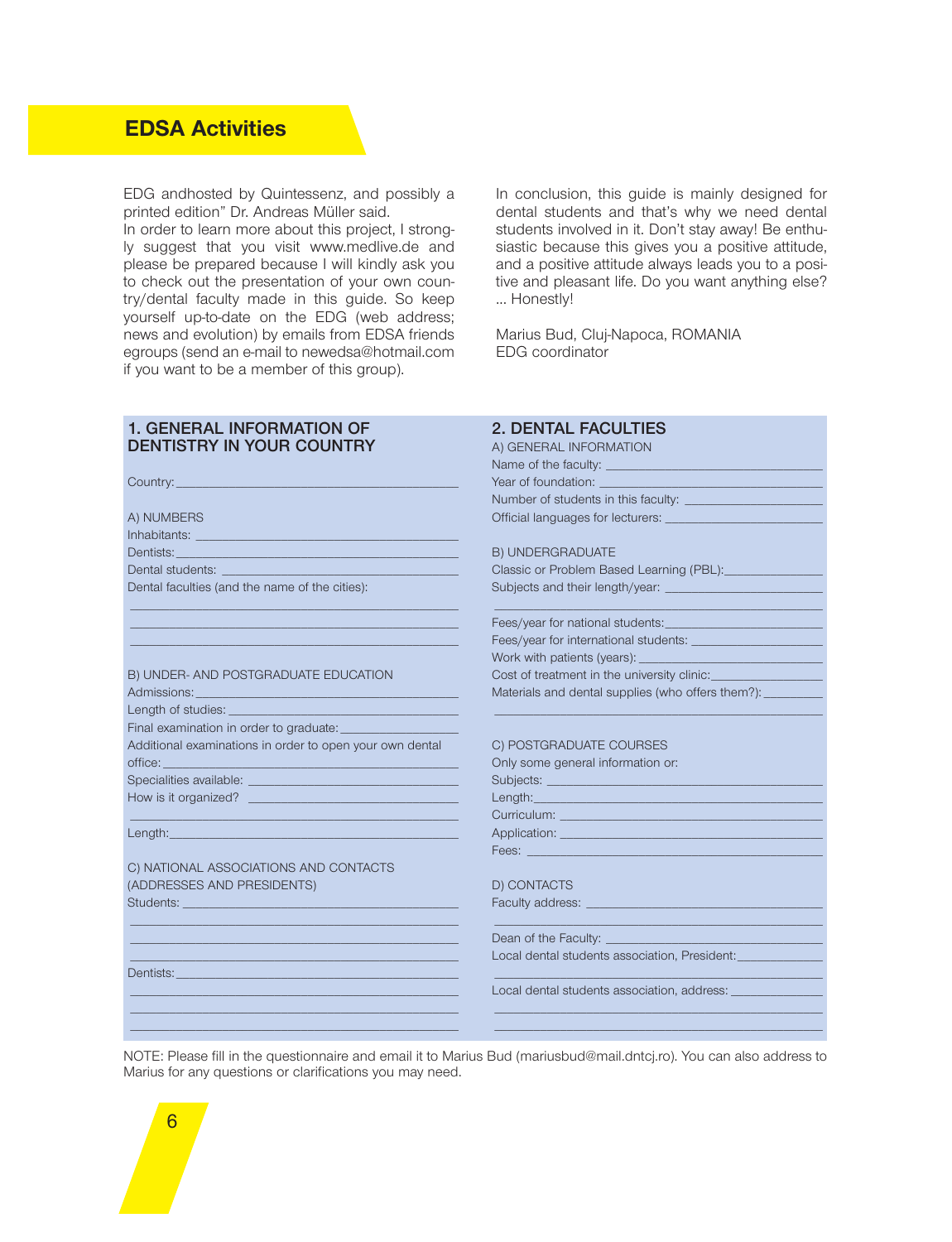# **NEW CO-OPERATIONS & ACTIVITIES: STEPS FORWARD FOR EDSA**

Having already accumulated 13 years since it's foundation in Paris, our association has never stopped seeking new means to make Europe's dental students' voices widely heard. Apart from a constitutional commitment, this aim is the way for EDSA to co-operate with as many educational or scientific oriented dental organizations as possible, as well as have a word in more international fora.

Projects such as the "EDSA Virtual Classroom", the "Anti-tobacco campaign", the "Dental Guide", combined with the publication of the EDSA magazine have established the association's international presence and status. Past and current co-operations with the EU, WHO and FDI as well as other student organizations such as the International Association of Dental Students, Young Dentists Worldwide, International Association of Medical Students, European Pharmaceutical Students Association, set up an international platform for discussing educational, scientific and other topics of common concern. EDSA's official membership in ADEE (Association for Dental Education in Europe) and it's function within the procedures of the last two ADEE meetings in Stockholm and Berne, clearly indicated that students have much to say about educational matters and they can valuably contribute when they are given the chance.

New opportunities is exactly what the latest involvement of EDSA in DentEd means for our association. The DentEd organization (www.dented.org) currently lists 450 members from 49 countries. The main objectives of the project, as pointed out by the co-ordinator Prof. D. Shanley are the following:

- Establishment of a European Network in dental education. This has now extended to North America, South East Asia and Australia/New Zealand.
- Convergence towards higher standards in dental education.
- Better understanding of each other.
- Agreement on common competencies in Primary Oral Health Care.
- Promotion of evidence based teaching and treatment.
- Sharing of peer reviewed interactive programmes.
- Sharing innovations and best practices.
- Electronic bulletin board for exchange of information.
- Establish a programme of peer visits to EU dental schools.

There is no doubt that the formation of this international forum of discussion and debate creates the ideal environment for the free circulation and production of new resolutions and proposals, rather than the "recycling" of outdated ones. In other words this evolvement can be translated to an extension of the association's capabilities so far, and hopefully a useful contribution to achieving convergence in the standards of output of European dental education. However, one question still remains: How do we all take advantage of and contribute to this effort?

At this point, we must focus on the lower levels of the "EDSA pyramid" and consider the influence our association has on national level. Each one of us, every dental student in Europe, is a cell of EDSA; and there are 45000 of them! National representations, apart from taking part in the regular international meetings, presenting each country's reality and reaching mutually acceptable conclusions, are meant to show domestic activities, attracting their colleagues' interest and seeking feedback from them. Stimulating the interest about dental education at under- and post-graduate level as well as professional conditions and opportunities abroad, is the key for a broader and warmer Involvement.

The diversity of the educational approaches, the curricula, the professional opportunities and, of course, the cultures in Europe, serve as the consignment for the originality and the importance of EDSA's work. Realizing this and the fact that the academic society needs a constant and reliable students' presence, it is vital that our association leads the field, with students from around the Europe taking the initiative, launching new projects and producing new ideas.

Kimon Divaris, EDSA delegate, Athens, HELLAS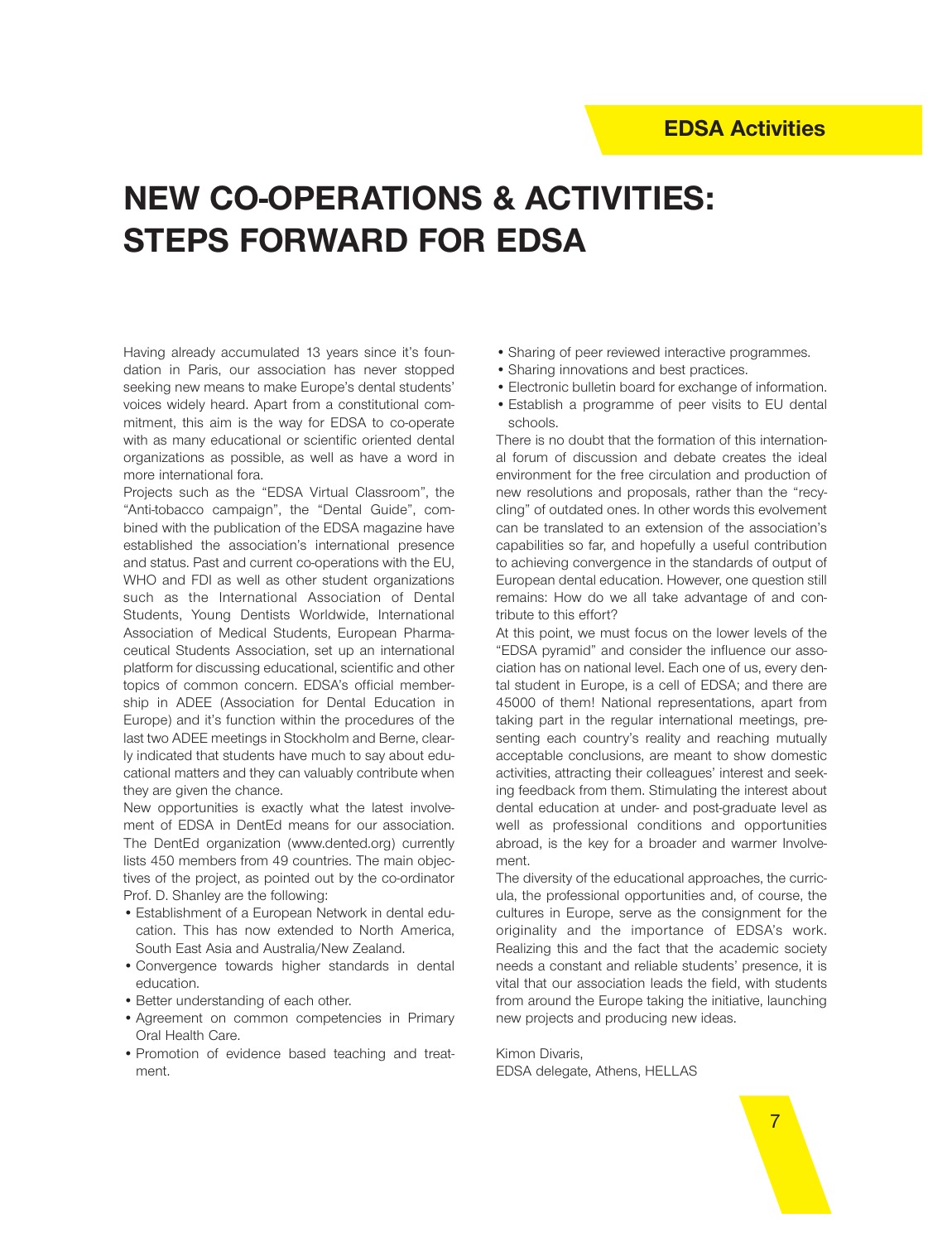# **"IS PBL A VALUABLE ALTERNATIVE TO A TRADITIONAL LEARNING SYSTEM?"**

This was the title of the EDSA workshop at the 27th Meeting of the Association for Dental Education in Europe. Vasiliki Karathanasi, President of the European Dental Students Association (EDSA), and 5th year student in the Dental Faculty of Athens, Greece, chaired the workshop.

Problem Based Learning (PBL) has recently attracted the attention and interest of both students and professors from many different European Dental Schools. This has stimulated various discussions involving many contradictory points of view. PBL has not been applied in all European Dental Faculties, thus there is a respectable percentage of students in Europe who have come from both learning methods.

The workshop started with a brief presentation on PBL by Dr. Madeleine Rohlin, ADEE Secretary General, Professor and chair, Department of Oral Radiology, Malmö University, Sweden. Dr. Rohlin started her presentation with giving an example of a PBL problem, and through this forum, took the group through the PBL process:

- •Brainstorming
- •Learning goals
- •Knowledge gathering
- •Elaborating on knowledge

The problems are tiered to give a spiral curriculum, giving first base knowledge, and gradually adding to this, to build up a larger portfolio of knowledge. The three main points that were communicated during the presentation were that for PBL to work there first of all must be some prior knowledge, that the learning must be contextual, and that elaboration of knowledge is essential. Dr. Rohlin then made the point that the idea of the PBL process was to instigate learning knowledge, not the teaching of information.

At this point in the workshop the discussion was then thrown open to the floor. During the discussion phase of the workshop many different aspects and methods of learning were debated. The whole question of university structure was analysed, the university as a source of knowledge, and as a stimulator for thinking and learning. The question was also asked: Are universities changing with the demands of the times, and society as it evolves?

The internet as a learning tool was also questioned, especially due to lack of regulation leading to misinformation. It was commented that society has changed and the way information can be delivered has changed, but quality of information must still be assured.



*EDSA delegates together with Prof Madeleine Rohlin after termination of the successful EDSA-ADEE workshop held in Berne, Switzerland*

Student delegates were then invited to describe the educational system in their schools, and the approach to education taken. The traditional approach of a lecture-based system was used in Greece, Spain, and Italy, whereas the schools from Holland, Sweden and Ireland were using a PBL based approach. From these brief state-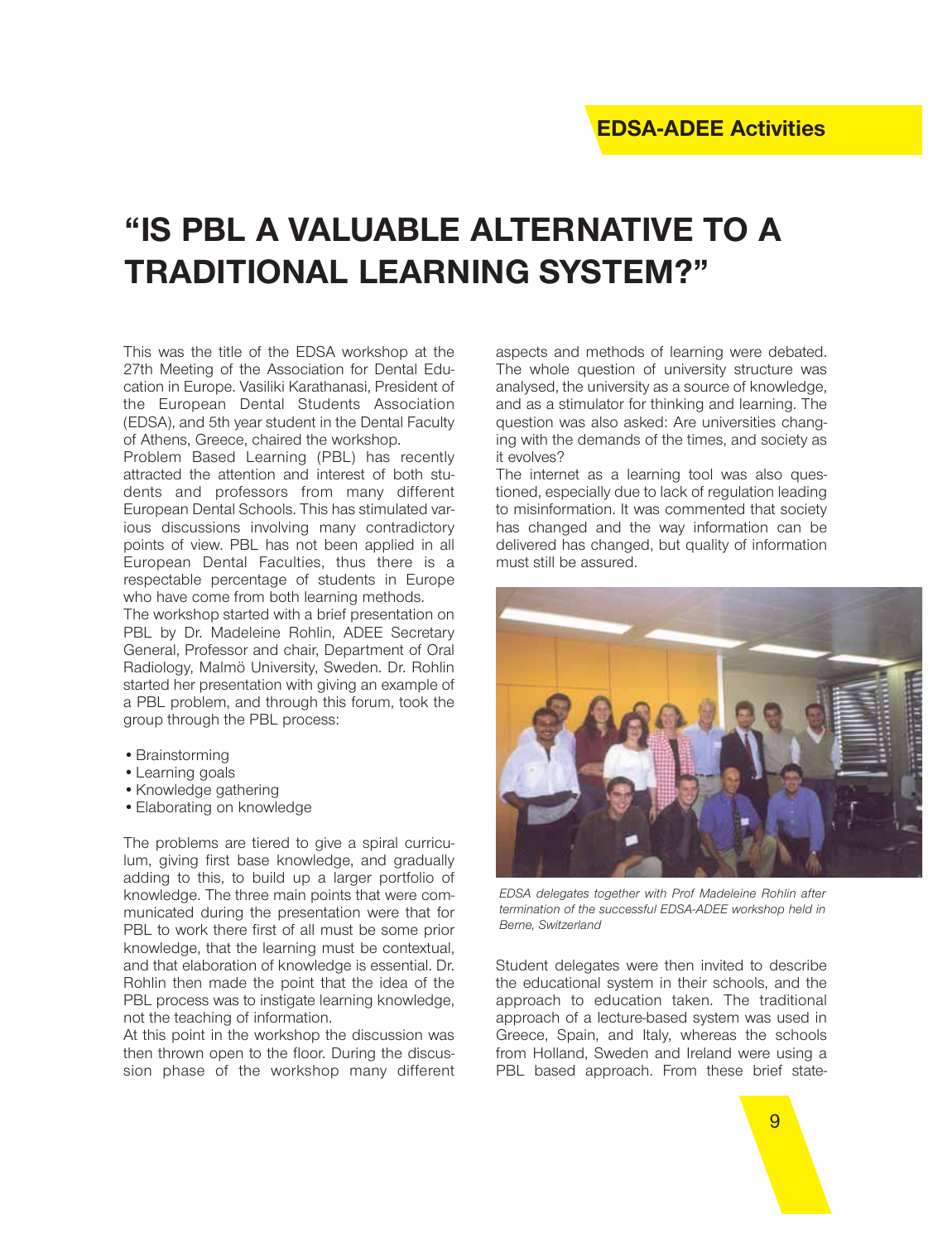# **EDSA-ADEE Activities**

ments a discussion about the school dynamics and the social aspects of learning was borne. The consensus of this was that a PBL based approach gave a more family-like atmosphere which could then allow for better questioning of lectures and the knowledge provided, as students from the traditional method of learning felt that their system felt overbearing with a lack of accessibility.

The timing of introducing a new educational approach into a particular school was also a topic for discussion. It was felt inevitably that to introduce a new educational approach that a change in attitudes must precede this, which is something that can only be done over a period of time, through personnel change, and a change in the working environment. Even the adjustment of students to a new educational approach has to be carefully monitored, the best students coming out of a didactic learning environment may find it the most difficult presented with a new approach.

The workshop was then given another very short presentation by Mark Flynn, the EDSA delegate from Ireland, who presented the views of his fellow students of their PBL experiences.

To conclude the workshop, delegates then gave their top three characteristics to a form of education. From these consensuses of 10 were agreed:

- •Lifelong learning (evidence based)
- •Correct sequencing of syllabus
- Motivation
- •Patient centred
- •Self-centred
- •Equal access to resources
- •Constant curriculum development
- •Familiar atmosphere
- •Duality synchronising methods and topics
- •Self-assessment

The workshop was felt to have been a valuable experience for all involved, and the EDSA thank all who took part in it. We hope that in the future our co-operation with ADEE grows and flourishes.

David Suitor EDSA delegate, Dublin, IRELAND

# **The Best Way to Stay in Touch:**



This journal keeps the busy general practitioner current with advances in all areas of dentistry from all corners of the world. It couples timely research and clinical innovations with superb illustrations. Regular features include "Practically Speaking", offering valuable tips for the dental practice, and "Clinical Images in Oral Medicine and Maxillofacial Radiology", defining oral manifestations and differential diagnosis for various diseases.

"Current Concepts" addresses hot topics in dentistry using a question-and-answer forum. An excellent continuing education source for the practicing dentist.

Log on to www.quintpub.com for tables of contents and article abstracts from the last 10 years, information on the editor and editorial board, guidelines for authors, and more.

Edited by Thomas G. Wilson Jr, DDS; 10 issues per year Via Sea Mail £ 91, via Air Mail £ 120

# **Quintessence International**

#### **Order Form**

| <b>Quintessence International</b> (10 issues per year) |
|--------------------------------------------------------|
| $\Box$ via sea mail (£ 91) $\Box$ via air mail (£ 120) |

|       |  |  |  | $\Box$ Bill me $\Box$ Charge to my credit card $\Box$ VISA |  |  |
|-------|--|--|--|------------------------------------------------------------|--|--|
| - - - |  |  |  |                                                            |  |  |

| □ MasterCard □ American Express |
|---------------------------------|
|                                 |

| Card no.                                                                                                                      | Expires | Signature |
|-------------------------------------------------------------------------------------------------------------------------------|---------|-----------|
| Name (please print)                                                                                                           |         |           |
| Address                                                                                                                       |         |           |
| Postcode                                                                                                                      |         | Country   |
| Telephone                                                                                                                     |         | Fax       |
| E-mail                                                                                                                        |         |           |
| Prices subject to change without notice. All sales are final. Shipping and han-<br>dling charges will be added to all orders. |         |           |

**Quintessence Publishing Co.Ltd.** • Grafton Road • New Malden • Surrey KT3 3AB • UK • Fax: +44 (0)208-336 1484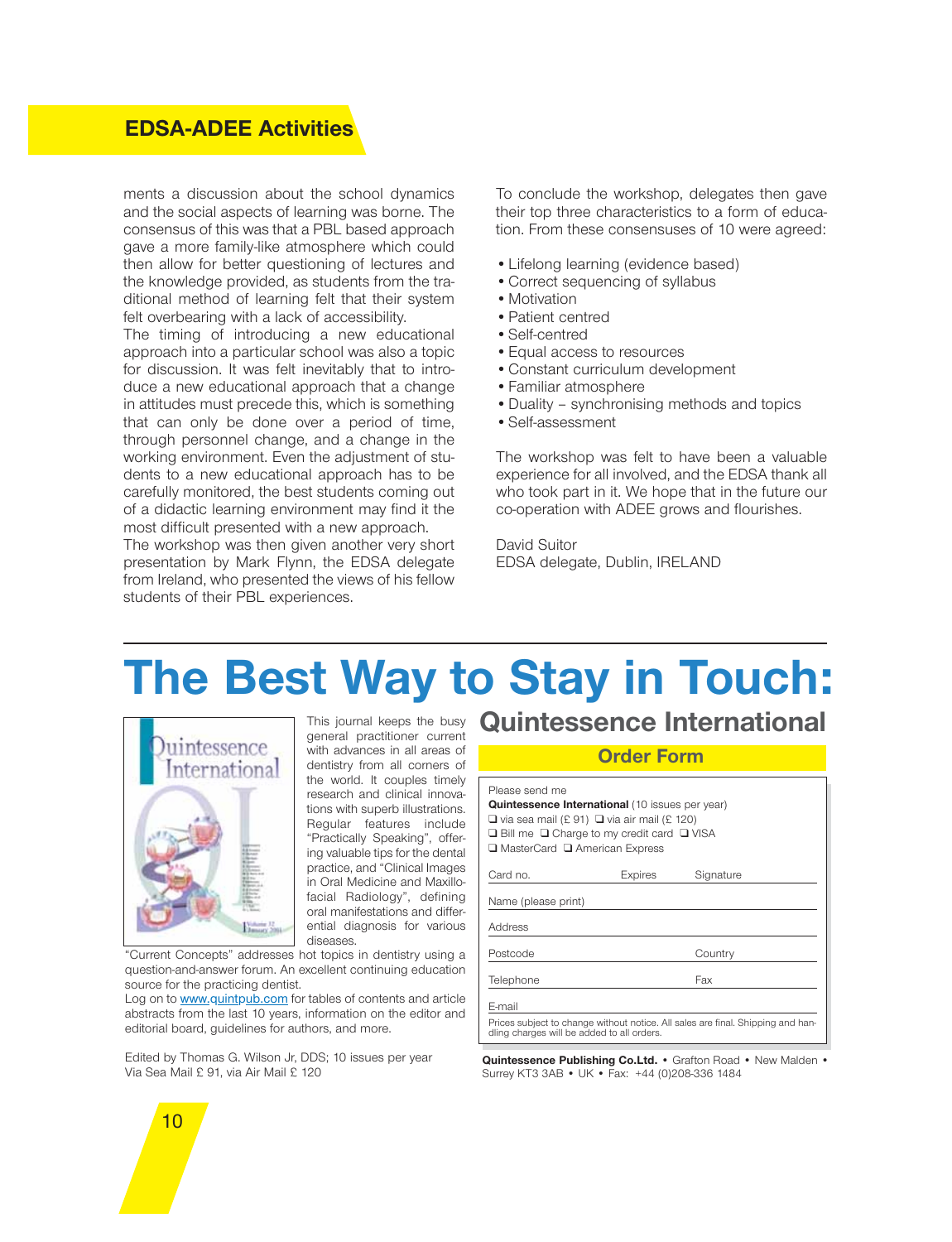# **EDSA Opinion**

# **WHY IS PBL SO VITAL IN DENTAL EDUCATION?**

My motive to express the following thoughts stems from the attendance of the ADEE-EDSA meeting which took place in Berne, Switzerland (8/29–-9/2/2001). One of the topics discussed was problem-based learning (PBL) in the dental curriculum.

The general assumption in PBL is that students work together in small study groups (6–8 students) discussing various learning issues. Faculty members do not teach in the traditional sense. They serve as group leaders facilitating discussion and directing students towards



The need for incorporation of PBL in the dental curriculum is due first and foremost to the fact that knowledge in dentistry, as in all fields of health education, is not static. It undergoes constant changes which must be applied in clinical practice. In order to meet such challenges the factual knowledge is not enough. After having received the primary



*George Charalampakis, David Suitor (Dublin), Vasia Karathanasi, Mark Flynn (Dublin), and Kimon Divaris (from left to right)*

instructional materials. The students meet with the tutor two to three times a week. The problems are presented in a prescribed format which enables students to define the problem, generate hypotheses, try to find the lacking information from relevant articles and finally sort out the problem.

knowledge, the students must go deeper into it and retrieve up to date information. Articles from scientific magazines are the ideal source of such new information. Such orientations are cultivated and promoted via PBL and not the traditional teaching methods.

Secondly, dentistry is above all a

clinical profession. In order to act clinically one must think clinically. Traditional methods encourage students to acquire substantial amounts of knowledge but not to apply that knowledge… On the other hand, via PBL students develop clinical skills and knowledge of how to manage health problems of individuals and communities. Moreover, they make more accurate diagnoses and are able to suggest more alternative patterns of treatment to the patient.

In Greece the dental curriculum is not yet based on problem-based learning. However, a variant of PBL is applied by certain departments. For instance, in the sixth semester (preclinical semester) the department of fixed prosthodontics gives to every group of eight students a problem having to do with the treatment of a patient. The problem is discussed with the facilitator and different patterns of treatment are suggested. This is a way to make students think critically and thus clinically with the ultimate goal of enabling them to individualize the pattern of treatment according to the specific patient.

If the dental faculty intends to promote students who are self-directed, flexible in their learning goals and able to gain profound, thorough and extensive knowledge, PBL is the recommended pathway. A Chinese proverb aptly sums up to the PBL process: "I hear and I forget; I see and I remember; I do and I understand". With such an array of benefits to the learner, a faculty of dentistry provides future clinicians the skills needed to meet the challenges of the 21st century.

#### George Charalampakis 5th year dental student in the Dental Faculty of Athens, HELLAS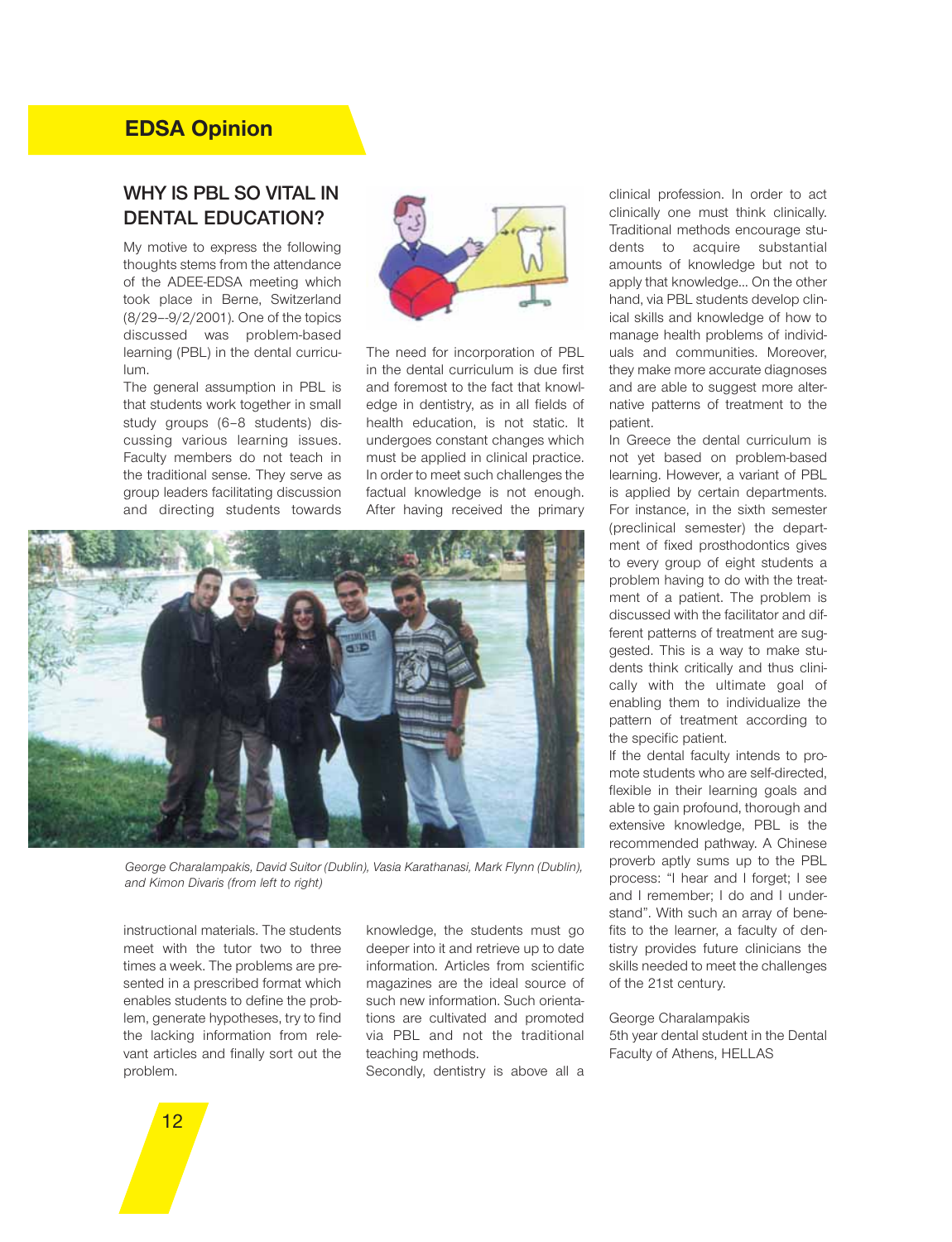# **EDSA Researchers**

# **UNDERESTIMATION OF OCCLUSAL VERTICAL DIMENSION AS AN ERROR IN THE TREATMENT OF BIMAXILLARY COMPLETE EDENTULOUS PATIENTS**

#### *AUTHORS*

Oana Alina Apostolescu, 5th year student, Faculty of Dentistry, U.M.F. "Carol Davila", Bucharest;

Lucian Toma Ciocan, 5th year student, Faculty of Dentistry, U.M.F. "Carol Davila", Bucharest. Supervisor:

Assist. Dr. Gabriela Haghiac, Prosthetics Department, Faculty of Dentistry, U.M.F. "Carol Davila", Bucharest.

#### *ABSTRACT*

#### Aims of the Study

The determination of the relation between mandible and maxilla represents, together with the final impression tray adaptation and the final impression, one of the most critical phases in the treatment of complete edentulous patients. This clinical stage includes the labial curvature determination of the upper occlusion rim, establishing the occlusion plane level and direction in both anterior and posterior regions, the determination and the recording of centric relation and last but not least the evaluation of the face's lower half vertical dimension, called the vertical dimension of occlusion (OVD).

The errors in determining the OVD may involve overestimation or underestimation.

This work describes the consequences of underestimation, and the methods for treating it.

#### Materials and Methods

During participation in the clinical classes held at the Department of Prosthetics, Faculty of Dentistry, U.M.F. "Carol Davila", Bucharest, between Oct 3rd, 2000 and Feb 1st, 2001, five patients with improperly fitting prostheses due to OVD underestimation were seen.

From all this cases we have chosen the more representative one for presentation.

#### **Discussion**

Even if it is better tolerated by masticator muscles



and by the temporo-mandibular joint (TMJ) than overestimation, OVD underestimation has a harmful effect on the physiognomic function, influencing the psychological and social life of the individual.

In fact, one of the main goals in treating total edentulous patients is to reestablish the physiognomical function according to the biological age of the patient. OVD underestimation leaves this treatment goal unfulfilled, and the patients still having exaggerated creases and wrinkles around the mouth, the lip margins are rolled inward, and there is no longer any separation between lips and cheeks.

#### Results, Conclusions

The treatment is usually radical – rejection of the old prosthesis and preparation of a new one. Of course the occlusal vertical dimension will be precisely determined at this time.

The methods used for treatment and the therapeutic success in reestablishing the physiognomic features of these patients are presented in our paper.

# **THE IMPORTANCE OF USING BIOLOGICAL TESTS IN DENTAL CONSULTING ROOMS**

#### *AUTHOR*

Stud. Bogdan Vigdorovici-Popa, Faculty of Medicine and Dentistry "Victor Papilian", Sibiu, Romania

Supervisors:

Conf. Dr. Manuela Mihalache, Department of Microbiology , Faculty of Medicine and Dentistry "Victor Papilian", Sibiu, Romania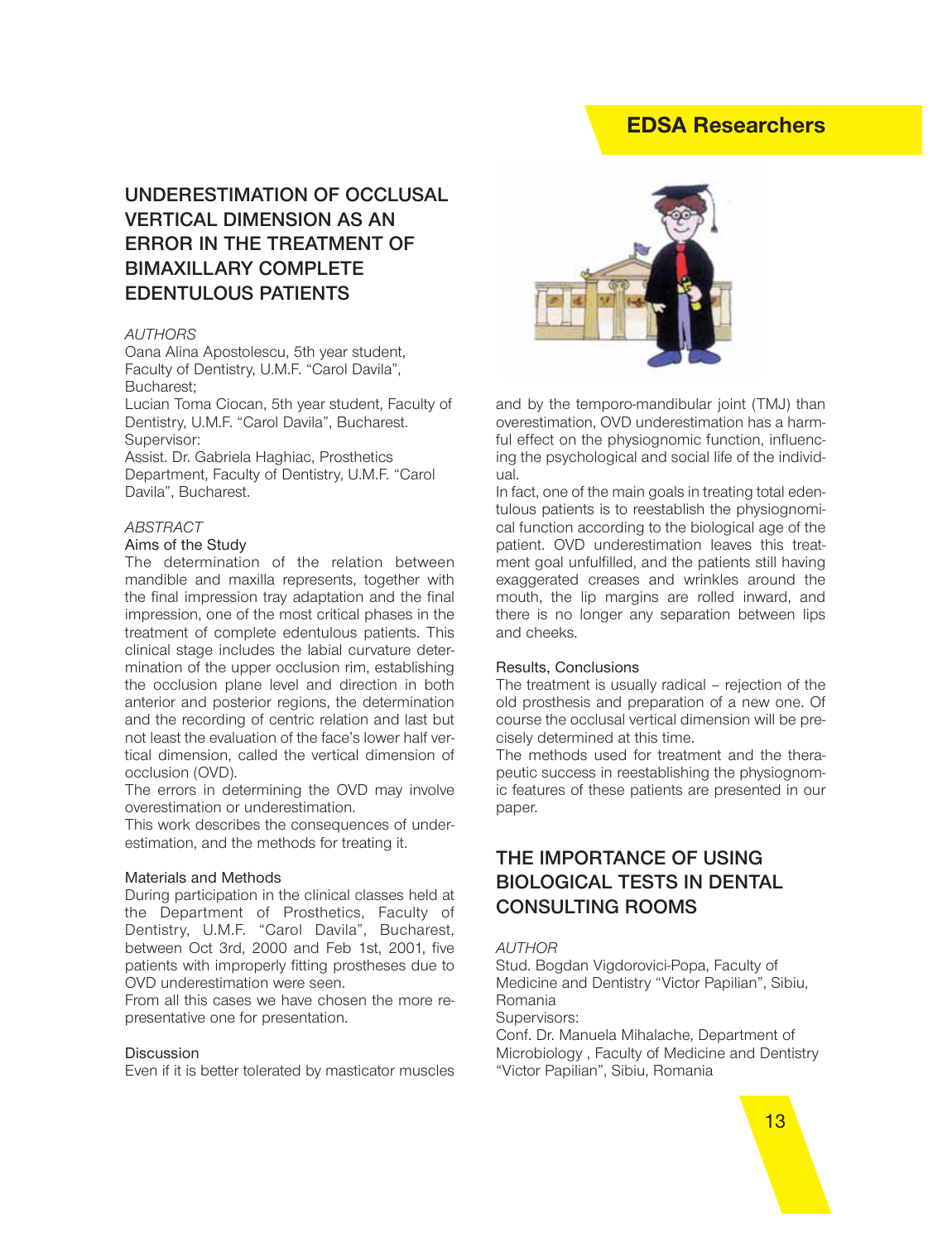Asist. Dr. Cornel Boitor, Department of Odontology, Faculty of Medicine and Dentistry "Victor Papilian", Sibiu, Romania

#### *ABSTRACT*

Tooth decay is one of the most widespread infectious diseases. The costs of its treatment make this one of the most expensive diseases with a bacterial etiology, not to mention the trauma to the patient and the time in which he can not carry on his normal activity.

As advocates of the concept that it's easier to prevent than to treat, with this study we want to draw attention to the fact that biological tests are important in the prophylaxis of dental disease.

In the following we will summarise an experiment carried out at the Dentist Clinic of the "Victor Papilian" University from Sibiu, Romania.

Taking into account the etiology of tooth decay and the way in which the main etiological agents function, particularly Streptococcus mutans and Lactobacillus, we present an evaluation of the risk of infection due to microbial factors that exist inside the oral cavity. For this purpose, we investigated a group of students in order to draw attention to the measures that need to be taken for the prophylaxis of this dental disease.

A representative group of 100 individuals was chosen – students from one of the high schools in Sibiu aged between 15 and 18 years old. What followed next was the patients' survey based on a personal record of prophylaxis in order to obtain information concerning the state of health of the oral cavity: habits of oral hygiene, frequency of visits to the dentist, the attitude towards the health of the own oral cavity.

Then, we performed a minute clinical examination of the dentition, we analysed the possible hotbeds of infection and restorations existing in the oral cavity.

From the representative group of 100 patients, a smaller group of 12 subjects numbered from 1 to 12 were selected at random. These patients have been investigated in order to estimate the risk of dental decay through biological tests.

For this we used the Vivadent Crt-Bacteria kit that contains test tubes with selective culture mediums for Streptococcus mutans and Lactobacillus.

Based on our interpretation of the results the reduced number of colonies observed in certain subjects could not be in all cases directly related to the observed frequency of tooth decay. Microbiological tests indicate the presence of bacteria in the saliva, but every part of the oral cavity has its own features which may or may not generate dental disease. Although there are situations when the results of these biological tests do not reflect the exact clinical situation in the oral cavity at a given moment, the risk of dental decay estimated through this method clearly indicares the value of these saliva tests.

Another proof in favour of these tests is their largescale utilization in the most famous dentists' consulting rooms. Therefore, we recommend their use on a much larger scale, in every dentists' consulting room, for better prevention of tooth decay and periodontitis.

## **NOTIFICATION: "NEW CHALLENGE FOR YOUNG RESEARCHERS!"**

Please visit the new EDSA web-link: www.ssg.go.ro.

On this webpage of EDSA, you will be able to read the scientific work of your European colleagues, retrieve the data you need or comment on the articles and contact the author. You will also be able to add your own research work to this website, thereby enhancing the existing data base.

You can also access this site by visiting the main EDSA website edsa.globaldent.com, and then clicking on "EDS e-Library".

This brilliant idea was thought up by Marius Bud (Romania, mariusbud@mail.dntcj.ro) and it was immediately realized with the valuable help of the Irish delegate Mark Flynn:

(maflynn@dental.tcd.ie).

You can contact them both, since they are in charge of that project, in order to clear up any questions you may have.

The EDSA e-Library is already a reality, so make use of it immediately!